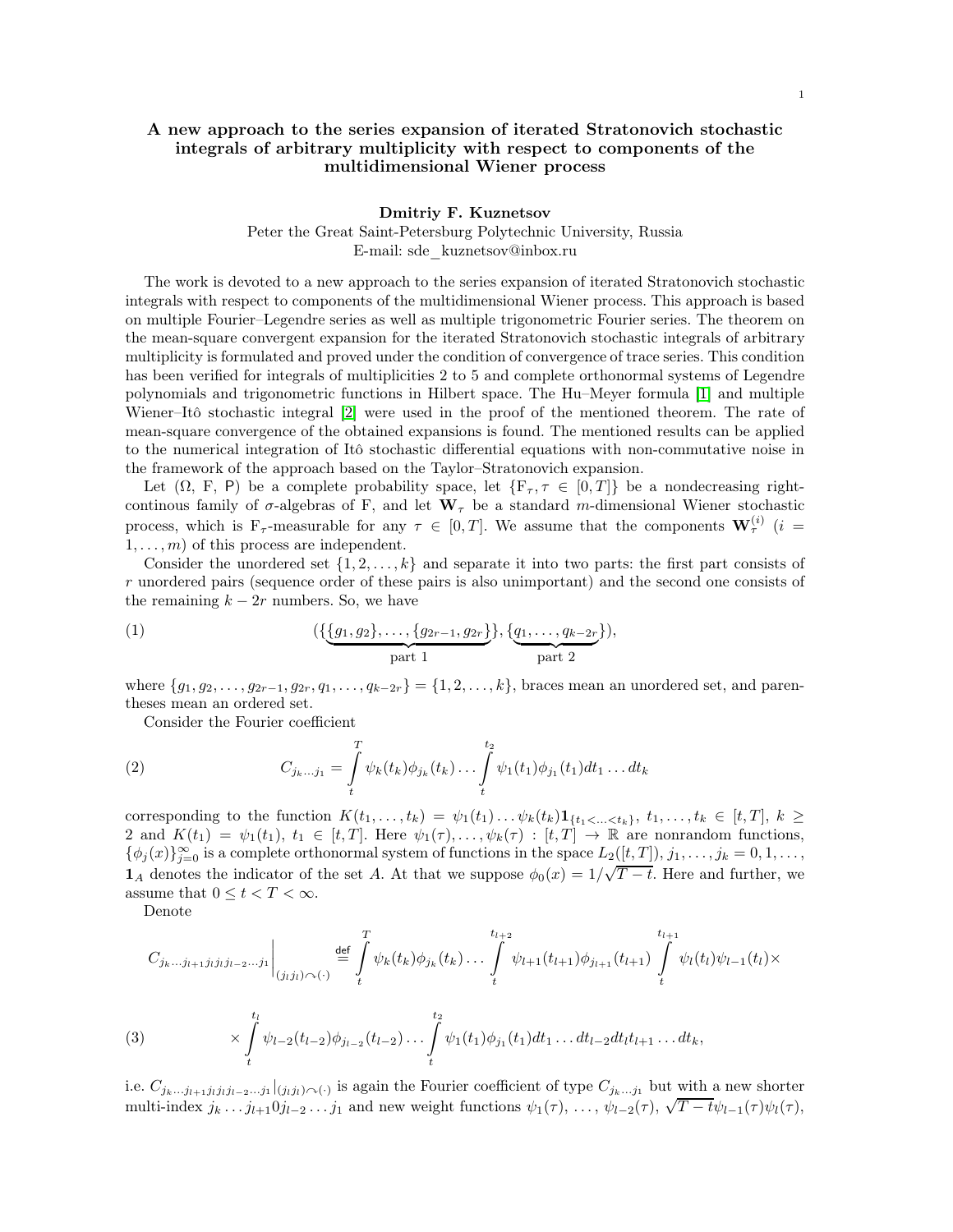$\psi_{l+1}(\tau), \ldots, \psi_k(\tau)$  (also we suppose that  $\{l, l-1\}$  is one of the pairs  $\{g_1, g_2\}, \ldots, \{g_{2r-1}, g_{2r}\}$  from the relation [\(1\)](#page-0-0)).

Denote

$$
\bar{C}_{j_k...j_q...j_1}^{(p)}\Big|_{q\neq g_1,g_2,...,g_{2r-1},g_{2r}} \underbrace{\stackrel{\text{def}}{=} \sum_{j_{g_{2r-1}}=p+1}^{\infty} \sum_{j_{g_{2r-3}}=p+1}^{\infty} \dots \sum_{j_{g_3}=p+1}^{\infty} \sum_{j_{g_1}=p+1}^{\infty} C_{j_k...j_1}\Big|_{g_{j_1}=j_{g_2},...,j_{g_{2r-1}}=j_{g_{2r}}},
$$
\n
$$
S_l \left\{ \bar{C}_{j_k...j_q...j_1}^{(p)}\Big|_{q\neq g_1,g_2,...,g_{2r-1},g_{2r}} \right\} \stackrel{\text{def}}{=} \frac{1}{2} \mathbf{1}_{\{g_{2l}=g_{2l-1}+1\}} \sum_{j_{g_{2r-1}}=p+1}^{\infty} \sum_{j_{g_{2r-3}}=p+1}^{\infty} \dots \dots
$$
\n
$$
\dots \sum_{j_{g_{2l+1}}=p+1}^{\infty} \sum_{j_{g_{2l-3}}=p+1}^{\infty} \dots \sum_{j_{g_3}=p+1}^{\infty} \sum_{j_{g_1}=p+1}^{\infty} C_{j_k...j_1} \Big|_{(j_{g_{2l}}j_{g_{2l-1}})\cap(\cdot),j_{g_1}=j_{g_2},...,j_{g_{2r-1}}=j_{g_{2r}}}.
$$

Note that the operation  $S_l$   $(l = 1, 2, \ldots, r)$  acts on the value  $\bar{C}_{i_k}^{(p)}$ .  $\int_{j_k...j_q...j_1}^{(p)} |q \neq g_1,g_2,...,g_{2r-1},g_{2r}$  as follows:  $S_l$  multiplies  $\bar{C}_{j_k...j_q...j_1}^{(p)}|_{q\neq g_1,g_2,...,g_{2r-1},g_{2r}}$  by  $\mathbf{1}_{\{g_{2l}=g_{2l-1}+1\}}/2$ , removes the summation with respect to  $j_{g_{2l-1}}$ , and replaces  $C_{j_k...j_1}|_{j_{g_1}=j_{g_2},...,j_{g_{2r-1}}=j_{g_{2r}}}$  with  $C_{j_k...j_1}|_{(j_{g_{2l}}j_{g_{2l-1}})\curvearrowright (.) ,j_{g_1}=j_{g_2},...,j_{g_{2r-1}}=j_{g_{2r}}}$ . At that we write  $C_{j_k...j_1}|_{(j_{g_1}j_{g_2})\sim(.),j_{g_1}=j_{g_2}}=C_{j_k...j_1}|_{(j_{g_1}j_{g_1})\sim(.),j_{g_1}=j_{g_2}}.$ 

The action of superposition  $S_l S_m$  on  $\bar{C}_{j_k...j_q...j_1}^{(p)}|_{q\neq g_1,g_2,...,g_{2r-1},g_{2r}}$  is obvious. For example, for  $r=3$ 

.

$$
S_3 S_1 \left\{ \bar{C}_{j_k...j_q...j_1}^{(p)} \Bigg|_{q \neq g_1, g_2,...,g_5,g_6} \right\} =
$$
  
= 
$$
\frac{1}{2^2} \mathbf{1}_{\{g_6 = g_5 + 1\}} \mathbf{1}_{\{g_2 = g_1 + 1\}} \sum_{j_{g_3} = p+1}^{\infty} C_{j_k...j_1} \Bigg|_{(j_{g_2}j_{g_1}) \curvearrowright (\cdot)(j_{g_6}j_{g_5}) \curvearrowright (\cdot), j_{g_1} = j_{g_2}, j_{g_3} = j_{g_4}, j_{g_5} = j_{g_6}}
$$

**Theorem 1** [\[3\]](#page-3-2) (Sect. 2.10). Assume that the continuously differentiable functions  $\psi_l(\tau)$  (l = 1,..., k) and the complete orthonormal system  $\{\phi_j(x)\}_{j=0}^{\infty}$  of continuous functions  $(\phi_0(x) = 1/\sqrt{T-t})$ in the space  $L_2([t,T])$  are such that the following conditions are satisfied:

<span id="page-1-0"></span>1. The equality

(4) 
$$
\frac{1}{2} \int_{t}^{s} \Phi_1(\tau) \Phi_2(\tau) d\tau = \sum_{j=0}^{\infty} \int_{t}^{s} \Phi_2(\tau) \phi_j(\tau) \int_{t}^{\tau} \Phi_1(\theta) \phi_j(\theta) d\theta d\tau
$$

holds for all  $s \in (t, T]$ , where the nonrandom functions  $\Phi_1(\tau)$ ,  $\Phi_2(\tau)$  are continuously differentiable on  $[t, T]$  and the series on the right-hand side of [\(4\)](#page-1-0) converges absolutely.

2. The estimates

$$
\left| \int_{t}^{s} \phi_{j}(\tau) \Phi_{1}(\tau) d\tau \right| + \left| \int_{s}^{T} \phi_{j}(\tau) \Phi_{2}(\tau) d\tau \right| \leq \frac{\Psi_{1}(s)}{j^{1/2+\alpha}}, \quad \left| \sum_{j=p+1}^{\infty} \int_{t}^{s} \Phi_{2}(\tau) \phi_{j}(\tau) \int_{t}^{\tau} \Phi_{1}(\theta) \phi_{j}(\theta) d\theta d\tau \right| \leq \frac{\Psi_{2}(s)}{p^{\beta}}
$$

hold for all  $s \in (t,T)$  and for some  $\alpha, \beta > 0$ , where  $\Phi_1(\tau)$ ,  $\Phi_2(\tau)$  are continuously differentiable nonrandom functions on [t, T],  $j, p \in \mathbb{N}$ , and

$$
\int\limits_t^T \Psi_1^2(\tau)d\tau < \infty, \quad \int\limits_t^T |\Psi_2(\tau)|d\tau < \infty.
$$

3. The condition

$$
\lim_{p \to \infty} \sum_{\substack{j_1, \dots, j_q, \dots, j_k = 0 \\ q \neq g_1, g_2, \dots, g_{2r-1}, g_{2r}}} \left( S_{l_1} S_{l_2} \dots S_{l_d} \left\{ \bar{C}_{j_k \dots j_q \dots j_1}^{(p)} \middle|_{q \neq g_1, g_2, \dots, g_{2r-1}, g_{2r}} \right\} \right)^2 = 0
$$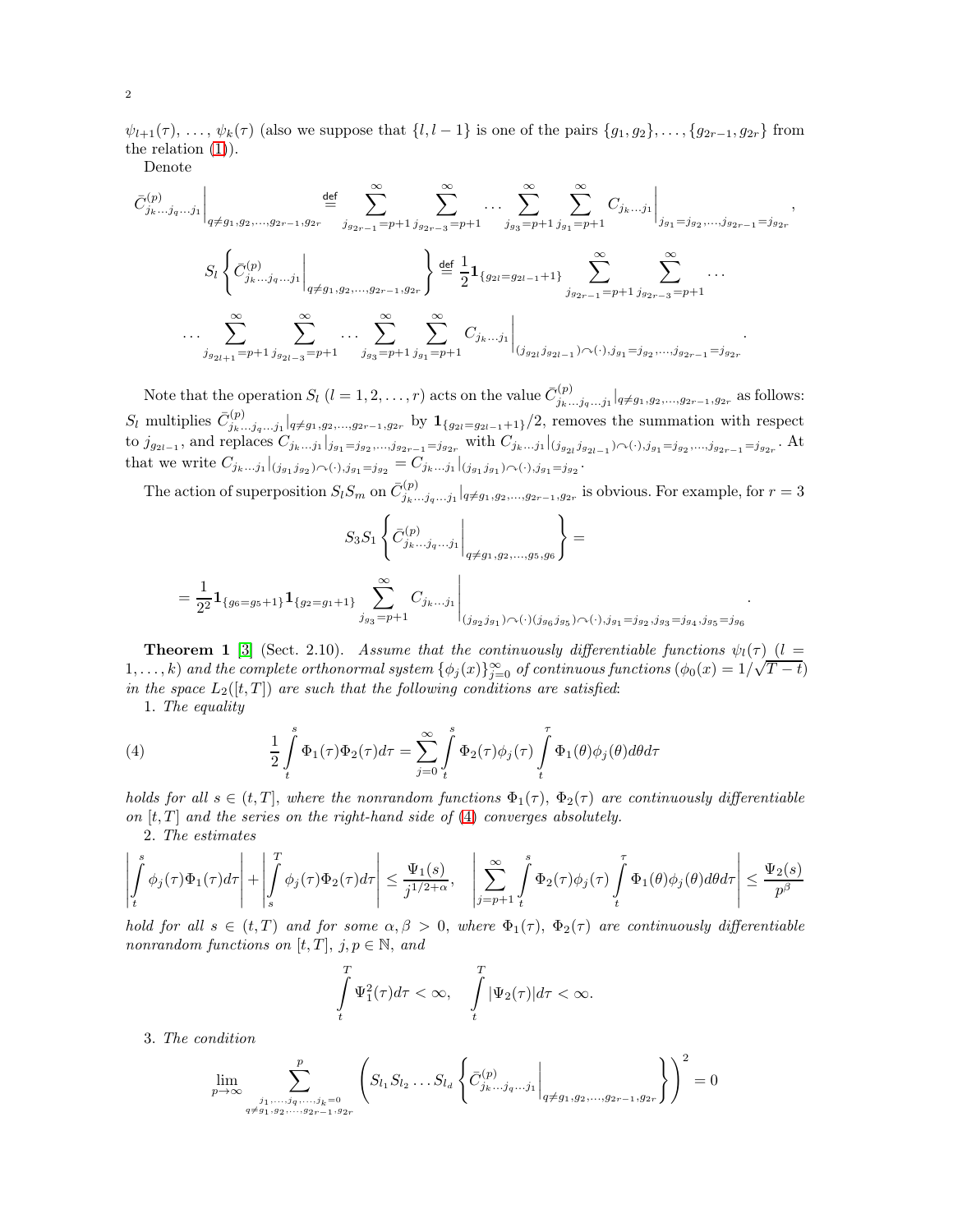holds for all possible  $g_1, g_2, \ldots, g_{2r-1}, g_{2r}$  (see [\(1\)](#page-0-0)) and  $l_1, l_2, \ldots, l_d$  such that  $l_1, l_2, \ldots, l_d \in \{1, 2, \ldots, l_d\}$  $r$ },  $l_1 > l_2 > \ldots > l_d$ ,  $d = 0, 1, 2, \ldots, r - 1$ , where  $r = 1, 2, \ldots, [k/2]$  and

$$
S_{l_1} S_{l_2} \dots S_{l_d} \left\{ \bar{C}_{j_k \dots j_q \dots j_1}^{(p)} \middle|_{q \neq g_1, g_2, \dots, g_{2r-1}, g_{2r}} \right\} \stackrel{\text{def}}{=} \bar{C}_{j_k \dots j_q \dots j_1}^{(p)} \middle|_{q \neq g_1, g_2, \dots, g_{2r-1}, g_{2r}} \quad \text{for} \quad d = 0.
$$

<span id="page-2-0"></span>Then, for the iterated Stratonovich stochastic integral of arbitrary multiplicity k

(5) 
$$
J^*[\psi^{(k)}]_{T,t}^{(i_1...i_k)} = \int\limits_t^T \psi_k(t_k) \dots \int\limits_t^{t_2} \psi_1(t_1) \circ d\mathbf{W}_{t_1}^{(i_1)} \dots \circ d\mathbf{W}_{t_k}^{(i_k)}
$$

the following expansion

(6) 
$$
J^*[\psi^{(k)}]_{T,t}^{(i_1...i_k)} = \lim_{p \to \infty} \sum_{j_1,...,j_k=0}^p C_{j_k...j_1} \zeta_{j_1}^{(i_1)} \dots \zeta_{j_k}^{(i_k)}
$$

that converges in the mean-square sense is valid, where  $C_{j_k...j_1}$  is the Fourier coefficient defined by [\(2\)](#page-0-1), l.i.m. is a limit in the mean-square sense,  $i_1, \ldots, i_k = 0, 1, \ldots, m$ ,

<span id="page-2-3"></span>
$$
\zeta_j^{(i)} = \int\limits_t^T \phi_j(\tau) d\mathbf{W}_\tau^{(i)}
$$

are independent standard Gaussian random variables for various i or j (in the case when  $i \neq 0$ ),  $d\mathbf{W}_{\tau}^{(i)}$  and  $\circ d\mathbf{W}_{\tau}^{(i)}$   $(i = 0, 1, ..., m)$  are Itô and Stratonovich differentials, respectively;  $\mathbf{W}_{\tau}^{(0)} \stackrel{\text{def}}{=} \tau$ .

The following theorem is proved [\[3\]](#page-3-2) on the base of Theorem 1.

**Theorem 2** [\[3\]](#page-3-2) (Sect. 2.11–2.15). Suppose that  $\{\phi_j(x)\}_{j=0}^{\infty}$  is a complete orthonormal system of Legendre polynomials or trigonometric functions in the space  $L_2([t,T])$ . Furthermore, let  $\psi_1(\tau), \ldots,$  $\psi_5(\tau)$  are continuously differentiable nonrandom functions on [t, T]. Then, for the iterated Stratonovich stochastic integral  $J^*[\psi^{(k)}]_{T,t}^{(i_1...i_k)}$   $(k = 3, 4, 5)$  defined by [\(5\)](#page-2-0) the following relations

<span id="page-2-1"></span>(7) 
$$
J^*[\psi^{(k)}]_{T,t}^{(i_1...i_k)} = \lim_{p \to \infty} \sum_{j_1,...,j_k=0}^p C_{j_k...j_1} \zeta_{j_1}^{(i_1)} \dots \zeta_{j_k}^{(i_k)},
$$

<span id="page-2-2"></span>(8) 
$$
\mathsf{M}\left(J^{*}[\psi^{(k)}]_{T,t}^{(i_1...i_k)} - \sum_{j_1,...,j_k=0}^{p} C_{j_k...j_1} \zeta_{j_1}^{(i_1)} \dots \zeta_{j_k}^{(i_k)}\right)^2 \leq \frac{C}{p^{1-\varepsilon}}
$$

are fulfilled, where  $i_1, \ldots, i_k = 0, 1, \ldots, m$  in [\(7\)](#page-2-1) and  $i_1, \ldots, i_k = 1, \ldots, m$  in [\(8\)](#page-2-2), constant C is independent of p,  $\varepsilon$  is an arbitrary small positive real number for the case  $k = 4, 5$  (polynomial) case) and  $\varepsilon = 0$  for the case  $k = 3$  (polynomial and trigonometric cases) or for the case  $k = 4,5$ (trigonometric case),  $C_{j_k...j_1}$  is the Fourier coefficient defined by [\(2\)](#page-0-1), another notations are the same as in Theorem 1.

Note that [\(7\)](#page-2-1), [\(8\)](#page-2-2) are also valid for the case  $k = 1$  with  $\varepsilon = 0$  (see Theorems 1.1, 1.16 and Remark 1.7 [\[3\]](#page-3-2)). The case  $k = 2$  of Theorem 2 as well as some narrow special cases of Theorem 2 for  $k = 3, 4$ were considered earlier in [\[3\]](#page-3-2) (Chapter 2).

An expansion similar to [\(6\)](#page-2-3) (without estimating the rate of mean-square convergence) was obtained in [\[4\]](#page-3-3) using a different approach.

The expansion [\(6\)](#page-2-3) for the narrow particular case  $i_1 = \ldots = i_k \neq 0$  can be obtained under the condition of convergence of limiting traces [\[5\]](#page-3-4) (Theorem 5.1), [\[6\]](#page-3-5) (Theorem 4.1), [\[1\]](#page-3-0) (Remark 1.5.7, Proposition 4.1.2) (the definition of limiting traces can be found in [\[6\]](#page-3-5)).